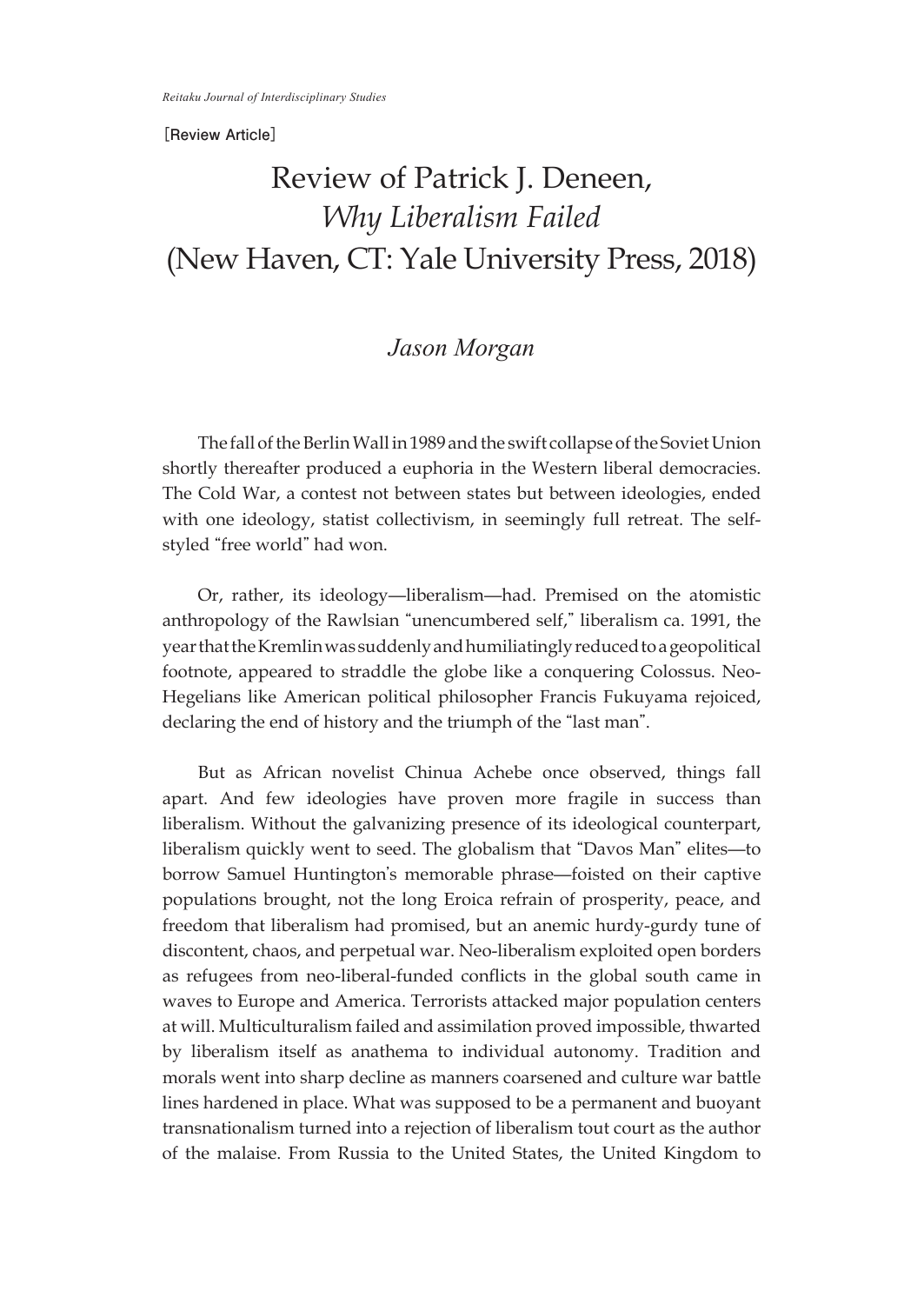Africa, China to Poland, and Hungary to Brazil, people have roundly, and repeatedly, dispensed with liberalism.

Of course, this crumbling of liberalism is largely as predicted by many of its former foes. The fascists, for example, rightly intuited that a centrifugal ideology like liberalism was antithetical to their project of having everyone identify with a centralized state, while Marxist scholars—György Lukács and Frederic Jameson not least among them—have been detailing liberalism's errors since the time of Marx himself.

Surprisingly, though, liberalism's fiercest and most formidable critics, Roman Catholics, largely made their peace with liberalism after the Modernist takeover of the Church and the sweeping "reforms" ushered in by the Second Vatican Council in documents promulgated in 1965. During the reign of Pope John Paul II, especially, capitalism as an adjunct to liberalism and an incidental social eleemosynary program received the papal blessing, with thinkers such as Michael Novak, Fr. Robert Sirico, and Thomas Woods explaining the nuances of the free market in Christian terms to the faithful. Under Pope Francis, left-liberalism has also nosed its way into the Vatican's tent, with Jorge Mario Bergoglio speaking of gun control and "climate change" at least as much as about articles of faith. The halcyon days of liberalism's triumph turned out to be headier than even its most ardent expositors had hoped. Against all odds, the wave of liberalism crested on the steps of St. Peter's Basilica.

But the tide is beginning to turn. In a new book, *Why Liberalism Failed*, Notre Dame professor Patrick Deneen makes the Catholic case against liberalism. Deneen's brief is simple: liberalism is a false ideology which distorts our understanding of the human person and leads to precisely the problems that we can see all around us today. Deneen's book shows how thoroughly liberalism has overwhelmed our conception of the human person. It is, all in all, a damning indictment of liberalism as a pernicious and thoroughly rotten way to run either a government or a single human life.

Deneen does not seek to spare liberalism's feelings in his face-melting critique. Liberalism is "anti-cultur[al]," "parasitic," "unsustainable," "statist," and productive of a kakistocratic "liberalocracy" which oversees the decay of decent society while growing obscenely wealthy by feeding on the scraps. Throughout the book's seven chapters, Deneen traces the march of liberalism through the West's institutions, showing that, over time, liberalism has morphed from its Rousseauian beginnings to its inevitable Hobbesian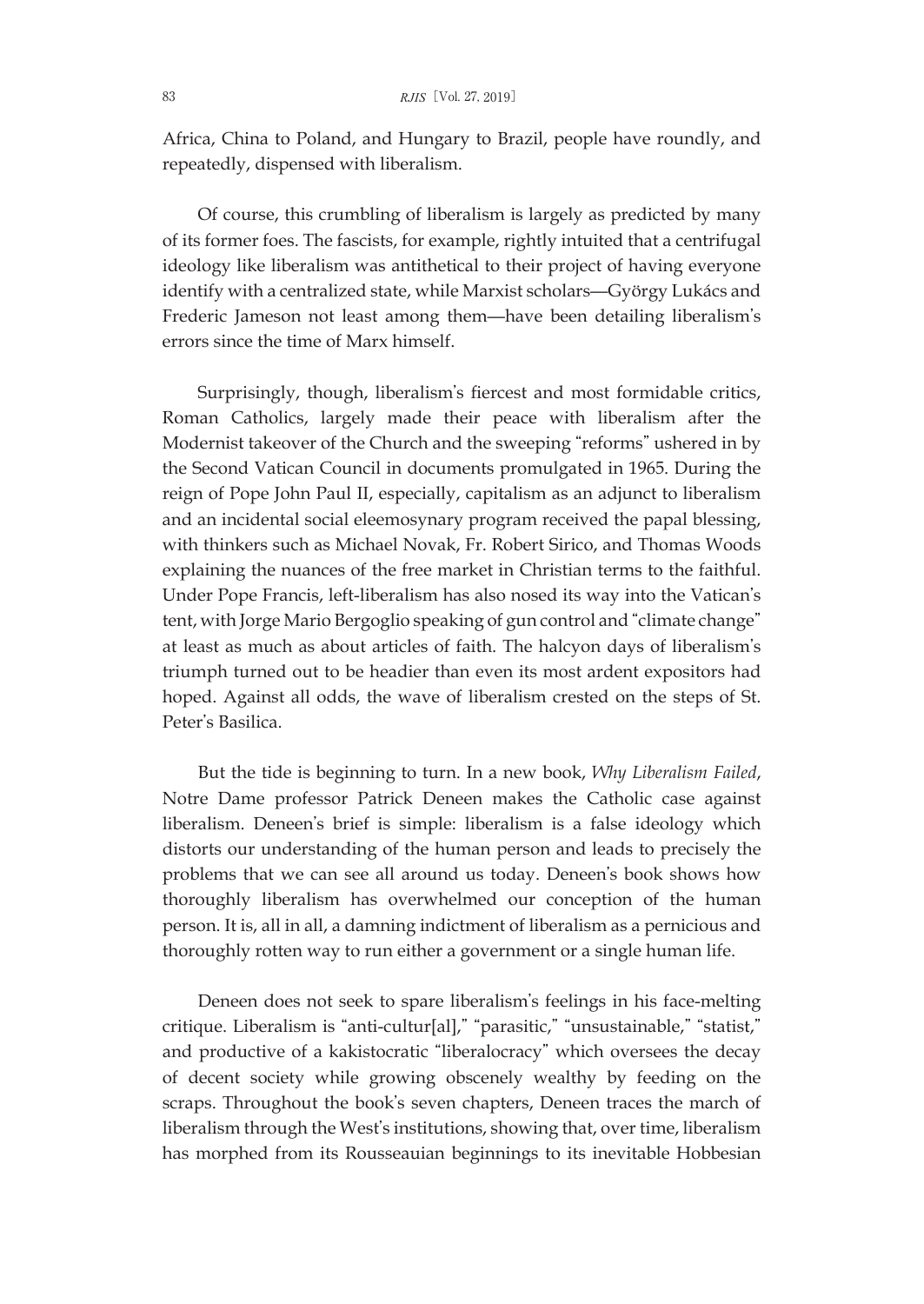maturity.

My basic assumption [is] that the underpinnings of our inherited civilized order—norms learned in families, in communities, through religion and a supporting culture—[will] inevitably erode under the influence of the liberal social and political state. [...] I anticipate that liberalism [will] relentlessly continue replacing traditional cultural norms and practices with statist Band-Aids, even as a growing crisis of legitimacy [...] force[s] its proponents to impose liberal ideology upon an increasingly recalcitrant populace. Liberalism [will] thus simultaneously "prevail" and fail by becoming more nakedly itself. (xiii) [...] A political philosophy that was launched to foster greater equity, defend a pluralist tapestry of different cultures and beliefs, protect human dignity, and, of course, expand liberty, in practice generates titanic inequality, enforces uniformity and homogeneity, fosters material and spiritual degradation, and undermines freedom. Its success can be measured by its achievement of the opposite of what we have believed it would achieve. (3)

Given passages like this, it is not surprising that *Why Liberalism Failed* and some of the chapters which appeared in print earlier, most notably in the American religion and policy journal *First Things*—has created a firestorm. One of those rare books with which subsequent thinkers on its subject must thenceforth in some way contend, *Why Liberalism Failed* has been criticized from all quarters: from the left for failing to mouth the cultural Marxist platitudes about race, class, and gender that have taken the place of substantive radical politics in the West, and from the right for failing to worship at the altar of Adam Smith, David Hume, Thomas Jefferson, John Stuart Mill, and John Locke. But in all of this, Deneen's work has actually grown stronger, serving to show the "false consciousness," as the Lukacsian Marxists might have put it, of the whole sweep of post-"Enlightenment" ideological positions. If everyone is attacking Deneen's little volume, it is proof that almost everyone is a liberal of some sort now. The "left" and the "right" are merely the port and starboard of the same lumbering ship. QED.

But for all its smashing success in showing that liberalism has failed by conquering, the problem with Deneen's book is that it quails before delivering liberalism the *coup de grâce*. Deneen has liberalism on the ropes by the end of the last chapter, but the conclusion is anticlimactic and weak, and so we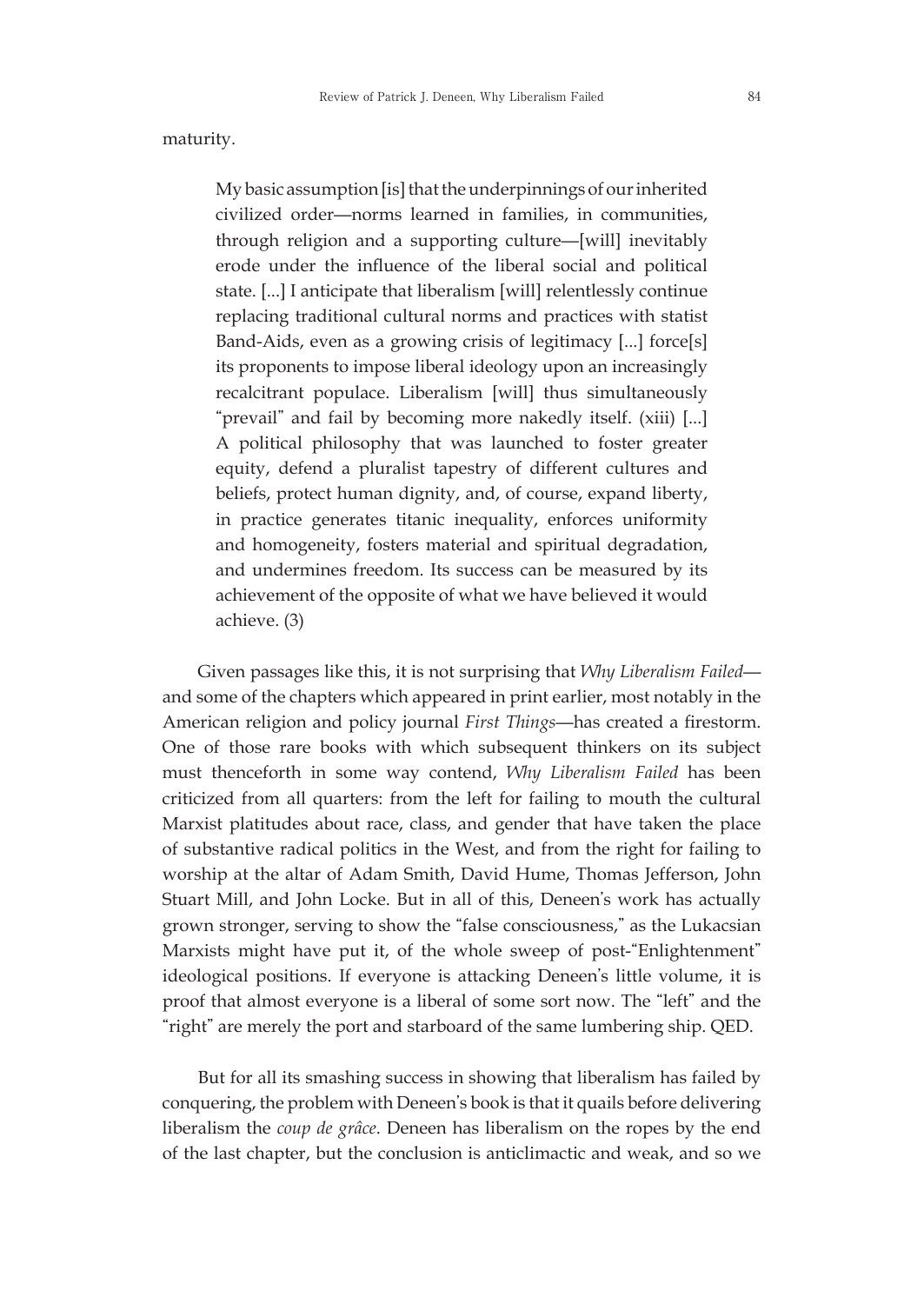## 85 *RJIS*[Vol. 27, 2019]

never find out what Deneen thinks should happen after liberalism is finally made to give up the ghost. Even more frustrating, the three proposals that Deneen offers as ways out of liberalism's clutches would appear to undo all that Deneen has been at pains to point out, like Penelope unraveling each night the garment she spun during the day.

The most obviously self-defeating position Deneen takes is in denying medieval, pre-liberal European society as an alternative to the slow-moving liberal catastrophe. On page 185, for example, Deneen throws cold water in the face of the medieval arrangement, organic and wholesome, that others have advanced as uplifting alternatives to Liberalism Uber Alles, and in the book's opening epigram, from Barbara Tuchman's *A Distant Mirror*, Deneen lets the reader know that the middle ages, in his view, were just as hopeless as our own. We cannot go back, Deneen chides his reader. But this approach deprives us of the rich wisdom of the past—a rather ironic position for a book that diagnoses the present as an unqualified disaster.

Vaguely and unhelpfully, Deneen offers that we need a "better theory" (191) for finding a way forward apart from liberalism, but then contradicts himself by saying that what is needed is not, in fact, better theory, but better practices (197). And what will be the vessel for containing these many-colored beads? It seems difficult to arrive at a conclusion other than monarchy, the only form of government not tainted, either at the outset or over time, by liberalism's touch. But advocating for a return to the humane, non-liberal arrangement of God, king, and country is apparently farther than Deneen is prepared to go. This reluctance on the part of one of liberalism's most articulate critics serves as a kind of thermometer for measuring the hold that the fever of liberalism still has on Western societies. Even those like Deneen, who realize that liberalism is a dangerous addiction, can do no better than suggest that we start filing out of the opium den.

After that, though, whither? That is the question that liberalism still leaves us too afraid to ask.

 $*$ 

Jason Morgan (PhD) is an assistant professor at Reitaku University in Chiba, Japan. He has published four books in Japanese, along with two translations (one a collaborative effort) of Japanese books into English—most recently Hata Ikuhiko's *Comfort Women and Sex in the Battle Zone* (Hamilton, 2018). His essays have appeared in *Michigan Historical Review, Logos, Modern*